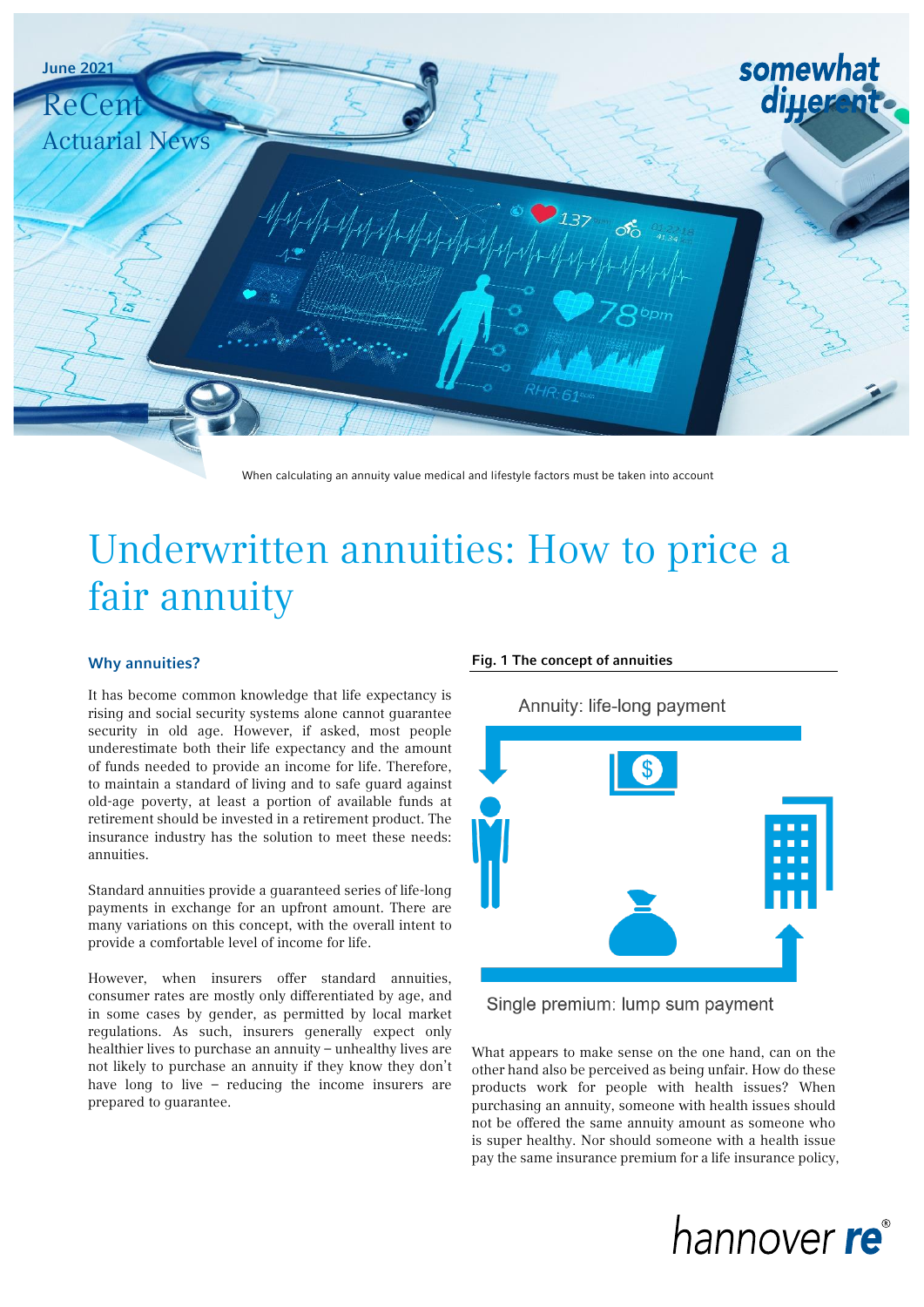as a super-healthy life. Furthermore, as higher socioeconomic classes have a higher life expectancy, it could also be argued that annuities are possibly subsidised by the lower socio-economic classes, assuming both groups are offered the same price.

### The solution

Flip underwriting as we know it to create underwritten annuities (or known in the UK as enhanced annuities). This variation on a standard annuity takes into account the health issues of a customer and provides an annuity reflecting their individual life expectancy. An underwritten annuity offers higher regular income to applicants who are not in good health, and who in all likelihood have a lower average life expectancy. It's underwriting, in reverse. Everything you know and do as an underwriter, when it comes to underwritten annuities, you effectively do the opposite. A history of cancer that will still qualify for life insurance? Offer them a higher annuity payment. The same applies to many other conditions.

In order to be fair, each and every medical or lifestyle component, which influences life expectancy, is taken into account. On the one hand, it is appreciated that an annuitant who suffers from cancer receives a higher lifelong annuity while on the other hand an annuitant who smokes may also be "rewarded", as this also reduces life expectancy.

In the UK, enhanced annuities have proven to be a huge success. In recent years, annuity regulations were changed and the tax incentives for buying an annuity were withdrawn. That said, there is still a sizable market for enhanced annuities as people are keen on ensuring that they do not outlive their retirement savings.

Today, automated underwriting systems providing guaranteed quotes at point of sale are the market standard in the UK. The systems gather information via a questionnaire commonly agreed upon by the providers of enhanced annuities. This questionnaire asks general health questions and is set out in terms that can easily be understood and answered by the customer. This is then evaluated by the system and an annuity offer is made on the spot.

#### Assessment of risk

As with life insurance, when it comes to underwritten annuities, the assessment of life expectancy is key. There are many factors influencing life expectancy, the most obvious being diseases. What also comes into play are educational and behavioural issues. With a higher education, income is generally higher, access to medical treatment is better, there is a improved understanding of disease management (e.g. diet in diabetes) and thus life expectancy is above average.

What makes the calculation of underwritten annuities special is the combination of medical and actuarial expertise. Not only actuarial statistics of life expectancy but also medical expertise in assessing specific illnesses and their development over time are crucial.

While in the early days of underwritten annuities in the UK fixed multipliers were applied to a standard annuity table, today the approach is much more sophisticated. Survival curves are important and one example for modelling is the use of probability functions. Based on medical research, survival probabilities at a certain point in time are derived and survival curves are developed through actuarial methods.

Once the policy is issued, the insurer would have the right to check the disclosure as to discourage over-disclosure. Typically, only a sample of policies are reviewed, in most cases no findings are found, and the policy can be reconfirmed.

If there are issues with the disclosure, the insurer might vary the rate (up or down) or potentially cancel the policy.

#### Illustration

For example, look at the two diseases colon cancer and diabetes. Cancer is a disease most deadly in the early years of diagnosis, whereas diabetes is a progressive disease with death occurring at a later stage. When calculating an annuity value (the discounted value of life-long annuity payments) one has to take into account the special shape of the survival curves of these diseases.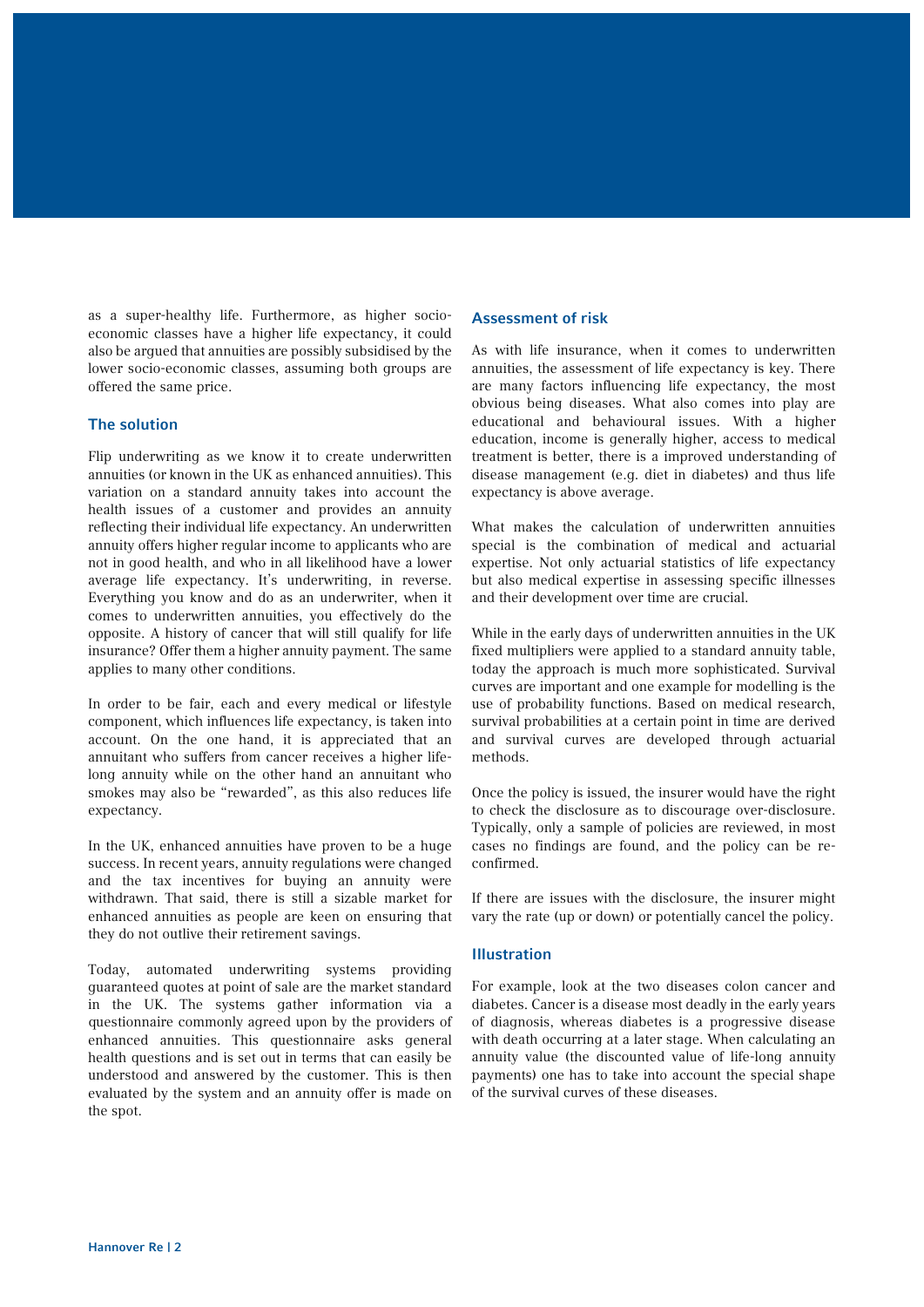



Based on medical research and evaluating medical literature and statistics, an excess mortality (hazard ratio) is assessed and translated into reduction in life expectancy compared to standard mortality. To reflect the different progression of diseases, the survival curves have to be modified in a way that can easily be expressed and at the same time reflect the true shape of the diseases. In order to do so, a probability function, e.g. a Weibull distribution is used and two points in time are determined to define the shape of the curve: the Estimated Life Expectancy (ELE) and Maximum Probable Life Expectancy (MPLE). The ELE is the probability that 50% of the cohort survive this time, while the MPLE is the probability that 10% of the cohort survive this time.

For the colon cancer case in our example in Fig. 2 the ELE is 10.7 and the MPLE is 29.9 compared to the ELE of 24.8 and MPLE of 35.1 of a healthy person reflecting the higher mortality of colon cancer in the early years. Looking at diabetes the ELE is 18.8 and the MPLE is 27.8 reflecting the progressive nature of diabetes. Based on these survival functions the annuity values are calculated and result in our examples in Fig. 3 (@1.5% interest rate) in 12.1 for the colon cancer case and 16.9 for the diabetes case, respectively. For comparison: the annuity value of the healthy case is 19.7.

Out of a wide range of diseases covered, illustrated in Fig. 3 are two typical examples demonstrating the potential impact on the annuity value. All examples are simplified cases based on a standard annual annuity of EUR 1,000.

Fig. 3 Typical examples demonstrating the impact on the annuity value

|                                                     |     | <b>Healthy Standard Diabetes Colon</b> | Type 2 Cancer <sup>1</sup><br><b>Tablets</b> |       |
|-----------------------------------------------------|-----|----------------------------------------|----------------------------------------------|-------|
| <b>Annuity in EUR</b>                               | 970 | 1.000                                  | 1.140                                        | 1.590 |
| Increase/decrease $-3\%$<br>relative to<br>standard |     | $0\%$                                  | $14\%$                                       | 59%   |

In a market where no underwritten annuities are sold, the so-called standard annuities are a blend of ill and healthy lives. When calculating annuity values for underwritten annuities it has to be taken into account that there are no longer standard cases in this portfolio. As each and every case will be underwritten there is a rating for every case. This means that cases with no impairment are considered "healthy" and will receive a lower annuity than a standard case.

Furthermore, the usual aspects of pricing also hold true for underwritten annuities: socio-economic effects and selection factors. Socio-economic effects reflect that higher income groups tend to have a longer life expectancy whereas selection factors reflect that those people who are considering buying an annuity are usually healthier and live longer than those who do not.

In combination, underwriting, socio-economic effects and selection factors reflect the fair price for a life-long retirement income.

## Final thoughts

An underwritten annuity is tailored to individual life expectancy and offers fair value for money. When retiring, no one knows how long they will live and the risk of outliving the retirement savings can be mitigated for a fair price by an underwritten annuity.

We do not sell life insurance without underwriting, as that would increase the cost to healthy policyholders. Equally, sick annuitants should not bear the high costs of the superhealthy, therefore we must underwrite annuities.

 $\overline{a}$ 

 $<sup>1</sup>$  Diagnosis one year ago, tumour invaded adjacent lymph nodes</sup>